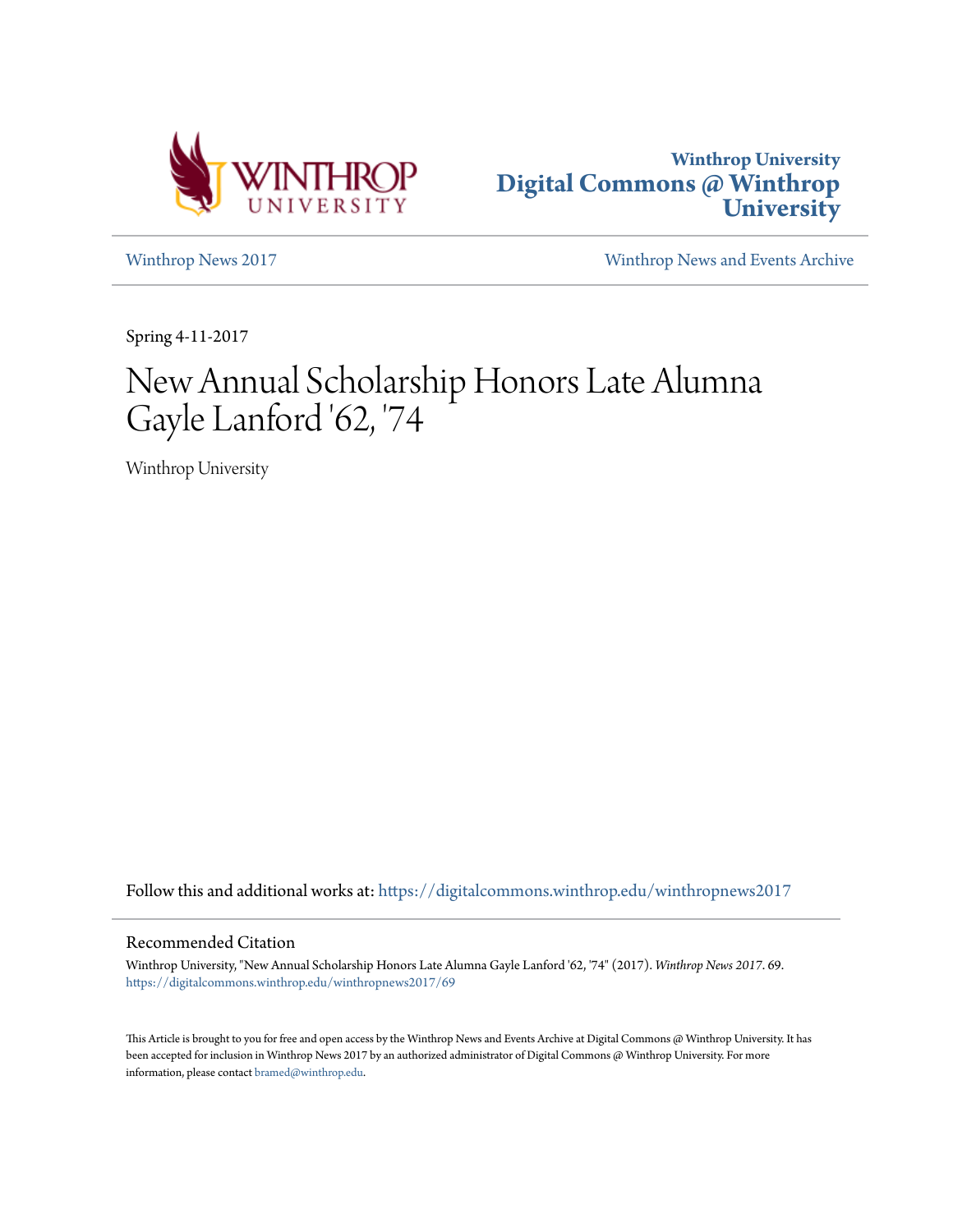

**//INTHROP** UNIVERSITY

## **ABOUT ADMISSIONS & AID ACADEMICS STUDENT**

04/11/2017

**AFFAIRS ATHLETICS GIVING**

All News Archives RSS News Feeds

Winthrop in the News

# **New Annual Scholarship Honors Late Alumna Gayle Lanford '62, '74**

# **Quick Facts**

**The Gayle Campbell Lanford Annual** Scholarship supports one student pursuing a M.Ed. in counseling and development.  $\blacksquare$  The scholarship will award for the first time in fall 2017.

ROCK HILL, SOUTH CAROLINA – Counselor, benefactor, mentor, friend – the late **Gayle Campbell Lanford** '62, '74 was a woman who lived to help others find their path in the world. Her legacy of compassion will continue on through a **new annual scholarship** at Winthrop University for aspiring guidance counselors. The **Gayle Campbell Lanford Annual Scholarship**,

which will award for the first time in fall 2017, will support one student who is pursuing a M.Ed. in counseling and development, school counseling concentration, and demonstrates a passion for and commitment to **guidance counseling**. First preference will be given to students from York, South Carolina, or Spartanburg County, South Carolina. The scholarship illustrates Winthrop's increased focus on **creating a culture of philanthropy**, with **fundraising named a crucial priority** in The Winthrop Plan, the university's strategic plan through 2025.

**Joe Lanford** said he established the scholarship to commemorate his late wife's steadfast commitment to helping others.

"I always loved and admired what Gayle did and the passion she brought to her work as a guidance counselor," said Joe. "I hope that the example of her life might be an inspiration to Winthrop students to carry on the great work that she did."

A native of Spartanburg, **Gayle** earned her B.A. in

English and her M.Ed. in guidance at Winthrop. She taught English and French in Waynesboro, Virginia, before moving on to work as a guidance counselor at Rawlinson Road Middle School, Castle Heights Middle School and Northwestern High School in Rock Hill. In 1990, **Gayle** was honored as S.C. School Counselor of the Year for her tireless efforts to improve admissions and find financial assistance for college-bound students.

Her commitment to service extended far beyond school walls as well. She took a personal interest in the lives of her students, opening her home to them and offering financial assistance to help them achieve their dreams of a college degree. In addition, **Gayle** was a long-serving board member for the Children's Attention Home of Rock Hill, and she volunteered to assist homeless families at Woodland United Methodist Church. She even found time to serve others during her many travels,





Gayle Lanford and Joe Lanford

**O** SHARE ■ 80 ●